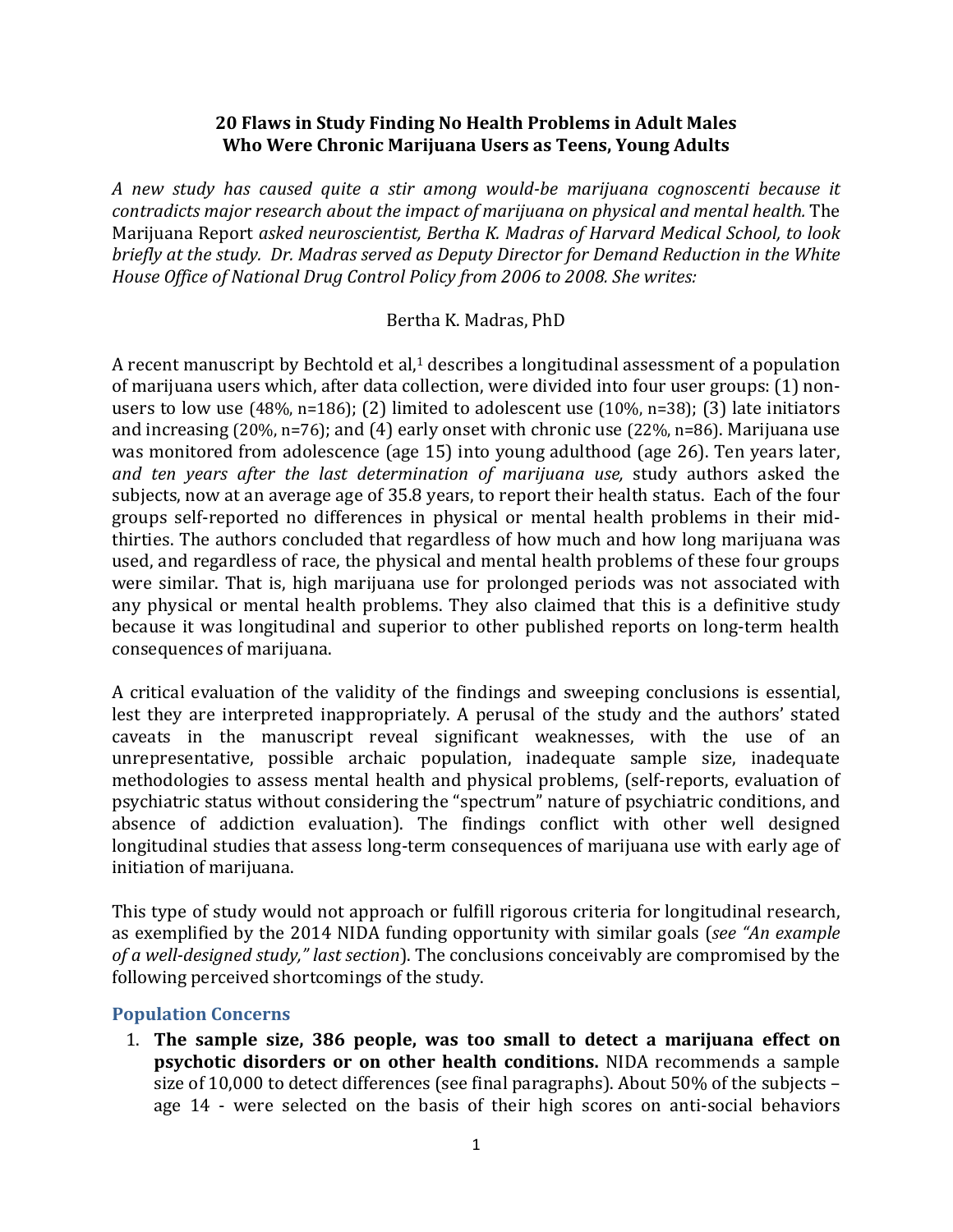(conduct problems) and the remainder from adolescents without high anti-social behavior scores, but it is not clear whether the drop-out rate from the study was equally represented by both categories. Did more people with early onset anti-social behaviors drop out and does this skew the conclusions? Was there under-sampling of a population at highest risk? There is strong and accumulating evidence that marijuana use is associated with psychosis, with earlier age of onset of schizophrenia, and with worsening of psychotic/schizophrenic symptoms. These association studies were gleaned from thousands of people, not from fewer than 400 subjects, especially when only 100 people are in the high risk group. The small sample size would also make it difficult to detect other serious marijuana-associated medical problems. Reporting of cardiovascular complications related to marijuana and the extreme seriousness of these events (death rate of 25.6%) is increasing, but this occurs in a small number of users (one estimate is 1.8%). Marijuana is a possible risk factor for cardiovascular disease in young adults, <sup>6</sup> with a temporal association between marijuana use and heart attacks, sudden cardiac death, and for stroke, transient ischemic attack, and marijuana-induced arteritis. <sup>7</sup> Pulmonary symptoms attributable to marijuana use, even with less intense use, include chronic bronchitis, daily cough, and phlegm production (four quality studies document these findings). No power analysis indicates adequacy of sample size.

**Think about this**: The prevalence of schizophrenia is 1 in 100. If you sample only 86 subjects of the riskiest group, "early onset chronic users" category, it is unlikely that you can detect a significant increase in prevalence of psychosis or schizophrenia. Another example: a recent study found the incidence of serious cardiac effects of marijuana in 1.8% of heavy users. Was the sample of early onset chronic users (86 people) large enough to detect serous cardiac effects, especially from self-reports?

- 2. **The study does not have a drug-naïve population for comparative measures of outcomes.** The authors report that the amount of marijuana used during adolescence and early adulthood had no effect on the occurrence of a range of health problems**.**  *Think about this:* The study has no group that controls for a general, representative population, a non-drug using population. Some other studies have shown different outcomes among youth or young adults who choose not to use, those who use occasionally, or heavy users. What populations are these groups compared to? Are the group sizes large enough to detect differences?
- 3. **The populations and use patterns investigated in this study are anachronistic and conceivably irrelevant for 2015.** Subjects were initially screened in 1987-1988, with a majority of users recruited that did not fall into the heavy use range (daily or near daily use), a use pattern increasingly observed at the present time. The majority of subjects used marijuana during the 1990's when the psychoactive THC content of marijuana was relatively low, compared with current concentrations.

*Think about this:* The most serious health outcomes associated with marijuana use, including addiction, occur in heavy users (daily or near daily use) using for long periods of time. Currently, marijuana access has risen rapidly as its legal status changes, its perception of harm has plummeted among youth, along with a rising perception that as a medicine it is safe and can be used daily. Daily use of high potency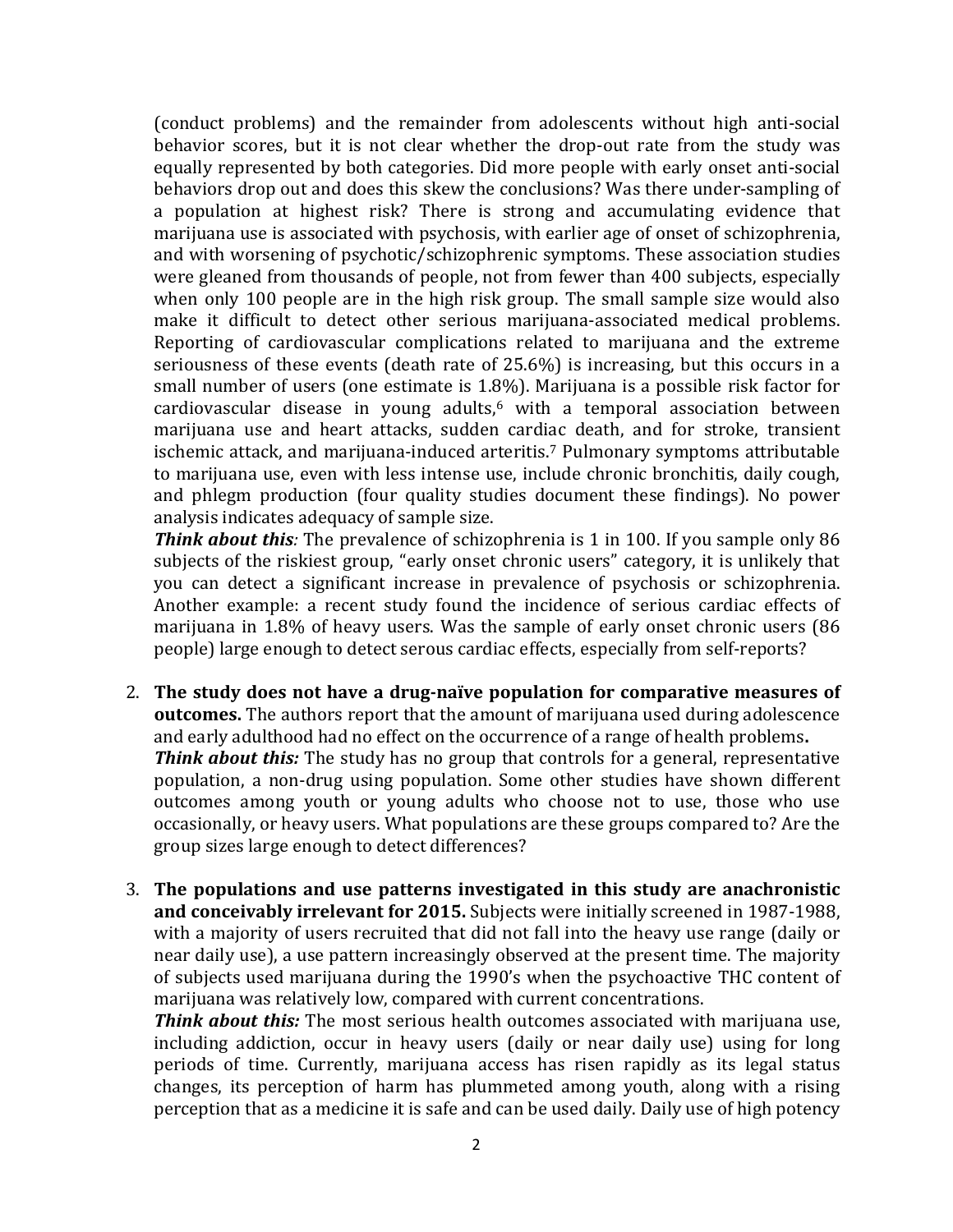marijuana among adolescents and young adults is near or at its highest level in nearly three decades. The populations of this study may be irrelevant to current trends, especially since 2009, as marijuana potency is at its highest level ever, availability is greater because of reduced federal and state oversight, as daily use increases, and perception of harm declines. These factors conceivably influence self-reporting of effects and their magnitude. Are the outcomes of this study relevant to current use patterns and marijuana potency?

4. **The population is not representative of the general population: (a) the prevalence of concussions (27.7%) is inordinately high. (b) Death by gunfire is inordinately high.** No explanations are offered for the abnormally high prevalence of concussions or death by gunfire, and whether this population has a higher than average prevalence of cognitive impairment. Was there a relationship between concussions and marijuana use or self-reporting of adverse health problems?

*Think about this:* The overall rate of traumatic brain injury (concussions) presenting in emergency departments in the United States (recent CDC statistics) is 19 per 100,000 persons; for males in this age group, it is about 470 per 100,000 persons (or 4.7 for each 1,000 persons). A concussion rate of 27% of this population (270 per 1000 persons) is about 60 times higher than the general population within this age range. Some rigorous research criteria exclude subjects with traumatic brain injury because of the potential for cognitive impairment. The high numbers of concussions and deaths due to gunfire are anomalous if compared to statistics within the general population. Is this sample representative?

5. **Self-reported medical health problems by these subjects differ from population statistics, on the basis of occurrence by race.** According to CDC statistics in 2010, the prevalence of diseases in the general population among African American (AA) adults compared to white (W) adults is different than reported in this study. The CDC ratios (AA:W) for the general population are: Diabetes, CDC =  $1.6:1$ ; this study =  $4:0$ . Chronic kidney disease,  $CDC = 1.14:1$ , this study = 0:0.6. Sexually transmitted diseases,  $CDC = 4:1$ ; this study =  $0.5:1.1$ .

*Think about this:* The health problems self-reported by the African-Americans and white subjects may or may not be accurate, but they differ from the CDC prevalence data for the general population. Differences highlight the need for recruiting sufficiently large numbers of subjects to be representative of the population as a whole. Do differences reflect the unusual populations of this study, which may not generalize to the entire population?

#### **Methodological Concerns: Outcome measures**

6. **The purpose of the study was to determine whether different patterns of marijuana use among youth affected mental and physical health. All findings are based on an inadequate method for measuring outcomes – self reports, because of potential bias, recall errors, and reliance on self-knowledge of medical conditions.** The authors did not investigate medical records, did not confirm marijuana and other drug use with biometric tests, did not interrogate contacts, and did not inquire about sequence of use of other drugs.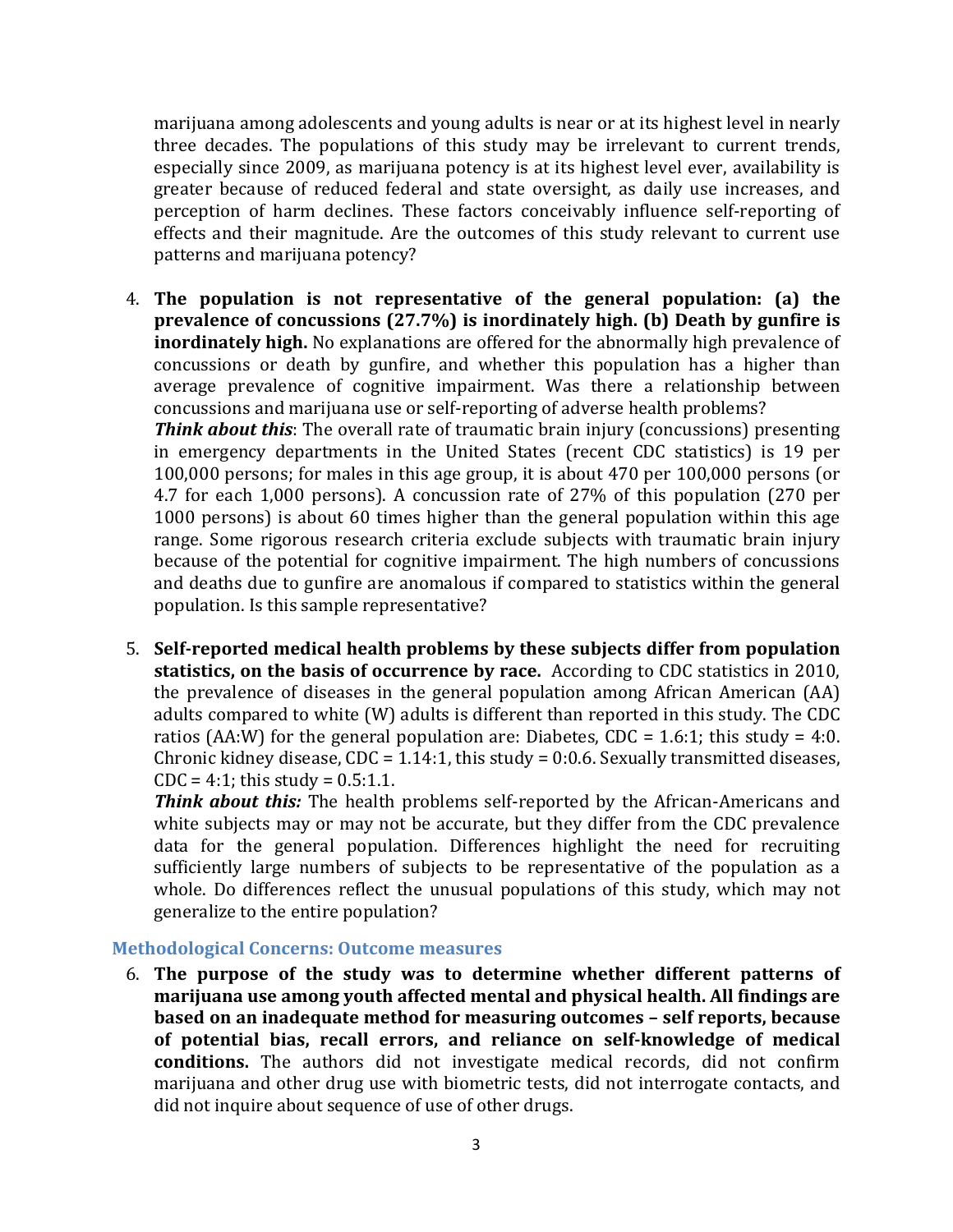*Think about this***:** More than 75% of people harboring a substance use disorder (SUD), based on objective DSM-IV criteria (Diagnostic and Statistical Manual-IV), do not think they have a SUD and do not seek treatment. <sup>2</sup> To rely solely on self-reporting of mental or physical health problems with a questionnaire, raises doubts about the overall study design and conclusions. Other examples: Fifty percent of men who die of heart disease had no obvious symptoms. A diagnosis of diabetes or high blood pressure is made by biometric testing, not by self-reports. Without confirmation from medical records or physician-initiated tests, is it possible to know high blood pressure or diabetes with certainty?

7. **Following from #6 above, there is no evidence that subjects reported health outcomes based on their medical records. Authors did not question whether study participants had visited a physician during the past year, past five years or ten years since the last contact. Confirmation of medical conditions by a medical record would strengthen the conclusions.** The core outcomes of this study are mental and physical health. Knowing whether the mental and physical health of subjects in this study had been objectively diagnosed by a physician or specialist (psychiatrist, addiction medicine) is critical. The unknown medical record, combined with an assumption that subjects' self-reports were accurate, diminish the convictions of the authors' conclusions.

**Think about this**: Many health problems are not apparent to individuals until they are referred to, or measured by a professional; addiction, high blood pressure, diabetes, cancer, and cognitive impairment. Were all subjects reporting results from a recent annual checkup? Unless this information and results are provided, can one assume that self-reports are accurate?

8. **Following from #6, #7 above, mental health diagnoses were based on questionnaires, not on biometric testing or long-term assessment (mental health diagnosis requires more than a single session and long-term evaluation).**  The diagnosis of psychosis, mood disorders, and anxiety disorders, does not rely solely on a person's response to a single oral or written questionnaire or impressions of their own health. Definitive diagnosis for a serious mental health problem such as schizophrenia, requires systematic questioning, and over a significant period of time to determine whether symptoms persist and are not temporary aberrations. Moreover, mental health problems including substance use disorders (addiction), occur along a continuum of mild to severe. It is possible that the focus on a diagnosis of a psychotic disorder in the current study limited their ability to detect subtle effects of marijuana use on brain function, thought processes, or early psychotic symptoms. Scores were not generated that reflect this continuum. Authors arbitrarily selected a cut-off point to rate the presence or absence of a diagnosis.

*Think about this*: It is simple to detect one's own asthma or headache but, for many mental health problems, self-diagnosis may be inaccurate. Can one know if they are developing subtle signs of a mental problem or cognitive impairment unless measured objectively? Can one know if an early stage of cancer is present unless discovered by imaging, by biopsy, or gene expression profiling? Can one know if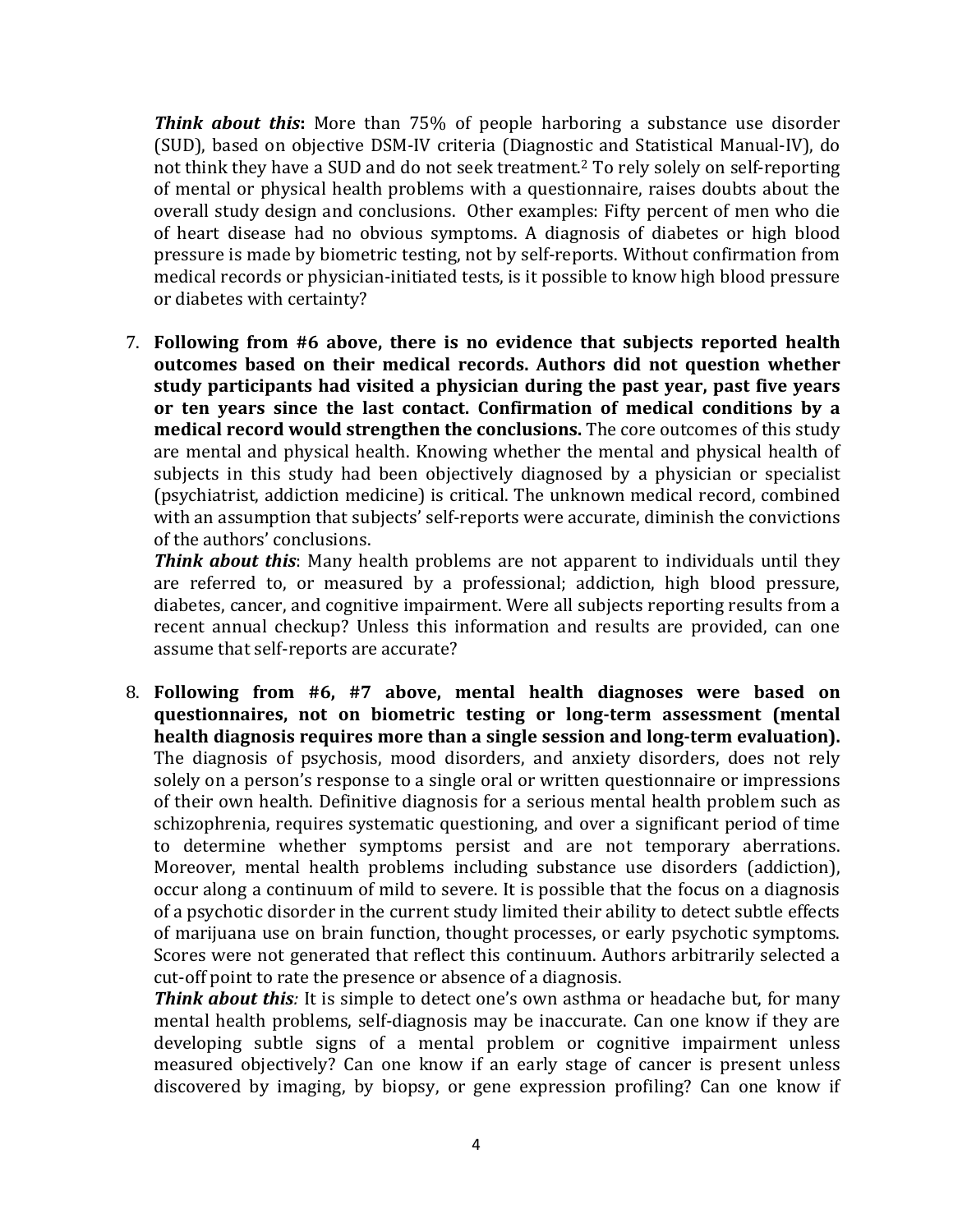asymptomatic heart disease is present without ECG testing? Is self-diagnosis of an early stage of mental illness reliable?

### **Methodological concerns: Marijuana use**

9. **The investigators divided marijuana users over time into four groups, using model fit statistics. The chart showing marijuana use over time for these four groups provides no error bars indicating whether these groups are significantly different at each age during the study.**

*Think about this:* One would assume the groups were different, based on the fourgroup solution that was selected on the basis of model fit statistics, substantive interpretation, face validity of classes, parsimony, and consistency of findings with prior research. But, it would be helpful if error bars representing range of use at each age were included to assure the reader that the group divisions based on subjective criteria (interpretation, face validity of classes, parsimony, and consistency of findings with prior research) are transparently clear at each age.

**Some data of the marijuana use component are missing: 46% of the subjects had voids in data.** Almost half of the subjects did not report marijuana use at various times during the 10 years of survey. This partial set of data is problematic, even though authors claim missing data were from people similar to those who yielded full data sets, and it is possible to interpolate missing data. Reasons for these data gaps should be provided.

*Think about this:* If a segment of data is not available, does it invalidate or skew the chart showing trends of the four groups? Uncertain.

10. **Marijuana use was not questioned at the end of the study (age 36 years).** Strong longitudinal studies have shown that early onset and heavy use of marijuana is associated with or is a causative agent in long-term adverse effects on educational achievement, employment, welfare dependency, use of other illicit drugs, psychotic symptoms, I.Q. reduction, and others. 3-5 This study provides marijuana use rates until age 26, measures life outcomes at age 36 but doesn't ask subjects whether they used marijuana from age 26-36 and at age 36. Most users apparently were not consuming daily or nearly daily and three of the four groups had largely stopped using by the age of 26. Why was marijuana use not measured at the end of the study?

*Think about this*: It is critical to know whether the people using marijuana from age 15-26 years, were still using at age 36, at the time the health outcomes were questioned. If you are studying whether marijuana has interfered with the mental and physical health of subjects at the present time, is it not logical to interrogate whether they are currently using, or if they stopped and when they stopped? If they stopped 10 years before the study, then long-term consequences may be less likely.

11. **Marijuana potency was far lower** (1980's to 1990's) during the period of marijuana consumption of this population. This conceivably affects outcomes and consequences.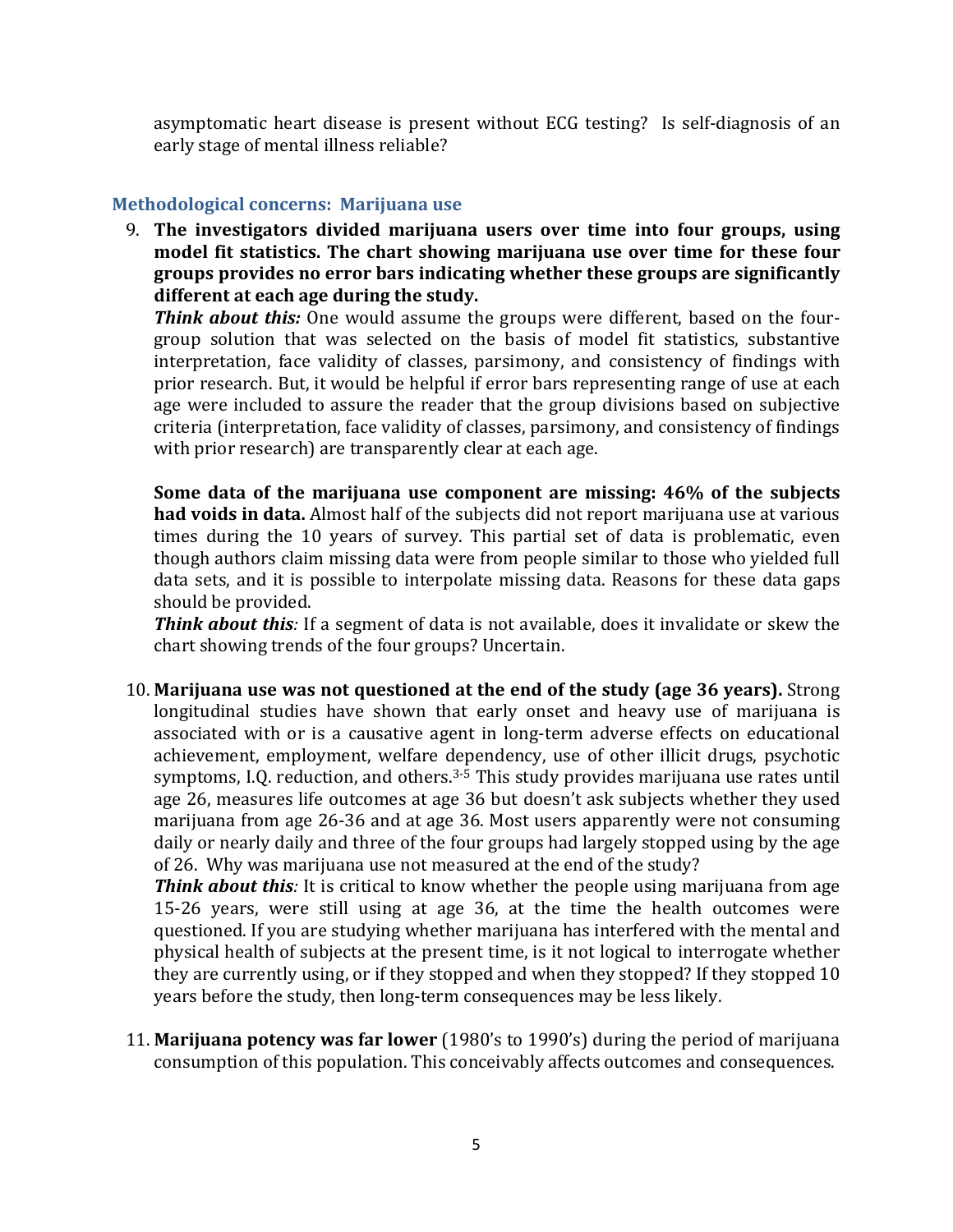12. **Quantity, frequency, and potency of marijuana use is a critical measure. Frequency and potency were not questioned.** The main outcome measure was the number of times marijuana was used during the year. The patterns of use, number of times used each day, and potency, were not interrogated during each annual survey.

### **Methodological concerns: Outcomes not measured**

13. **Marijuana addiction (cannabis use disorder or CUD), among the most significant of the adverse effects of marijuana, was not interrogated.** The prevalence of CUD is related to age of onset, quantity and frequency of use and is closely linked to other life outcomes.

**Think about this:** Addiction is among the most prominent effects of chronic marijuana use, and yet the study did not ask about addiction.

14. **Life outcomes were not measured (employment, educational achievement) at the end of the study.** Other strong longitudinal studies have interrogated life outcomes and concluded that marijuana has adverse long-term effects on employment and educational achievement, and other social consequences, as a function of age of onset and quantity used $3-5$ .

*Think about this:* Longitudinal studies indicate that heavy continuous marijuana use leads to lower socioeconomic status and achievement (e.g. college education, employment) than infrequent or no use. When an individual is using marijuana very frequently for a number of years, are they more or less likely to maintain a job, complete high school or college, or be on welfare?

15. **Cognitive testing was not measured.** Cognitive impairment is one of the hallmarks of acute and possibly long-term marijuana use. It is also associated with other adverse life outcomes.

*Think about this:* If you were designing a study to learn whether an intoxicant that is known to interfere with learning, memory, and executive function, would you omit evaluating learning and memory from the study?

- 16. **A number of health problems questioned (e.g. cancer, high blood pressure, heart attacks, strokes) arise later than the average age of the subjects (mid-30's).** The health questionnaire was filled out by marijuana users in their mid-30's, an age at which most significant health problems are not yet manifest.
- 17. **Acute effects of marijuana were not asked: intoxication, accidents, emergency department mentions, unplanned pregnancies, and HIV-AIDS.** For example, a recent European study collected Emergency Department data from 14 European centers for six months to determine acute toxicity of marijuana. Of the sample, 356 (16.2 %) involved marijuana alone or together with other drugs/alcohol and 1.6 % with marijuana alone. Of the 35 non-fatal lone marijuana presentations, the most commonly reported features were agitation/aggression (22.9 %), psychosis (20.0 %), anxiety  $(20.0\%)$ , and vomiting  $(17.1\%)$ . There was one fatality due to prolonged cardiac arrest, with no other drugs detected.6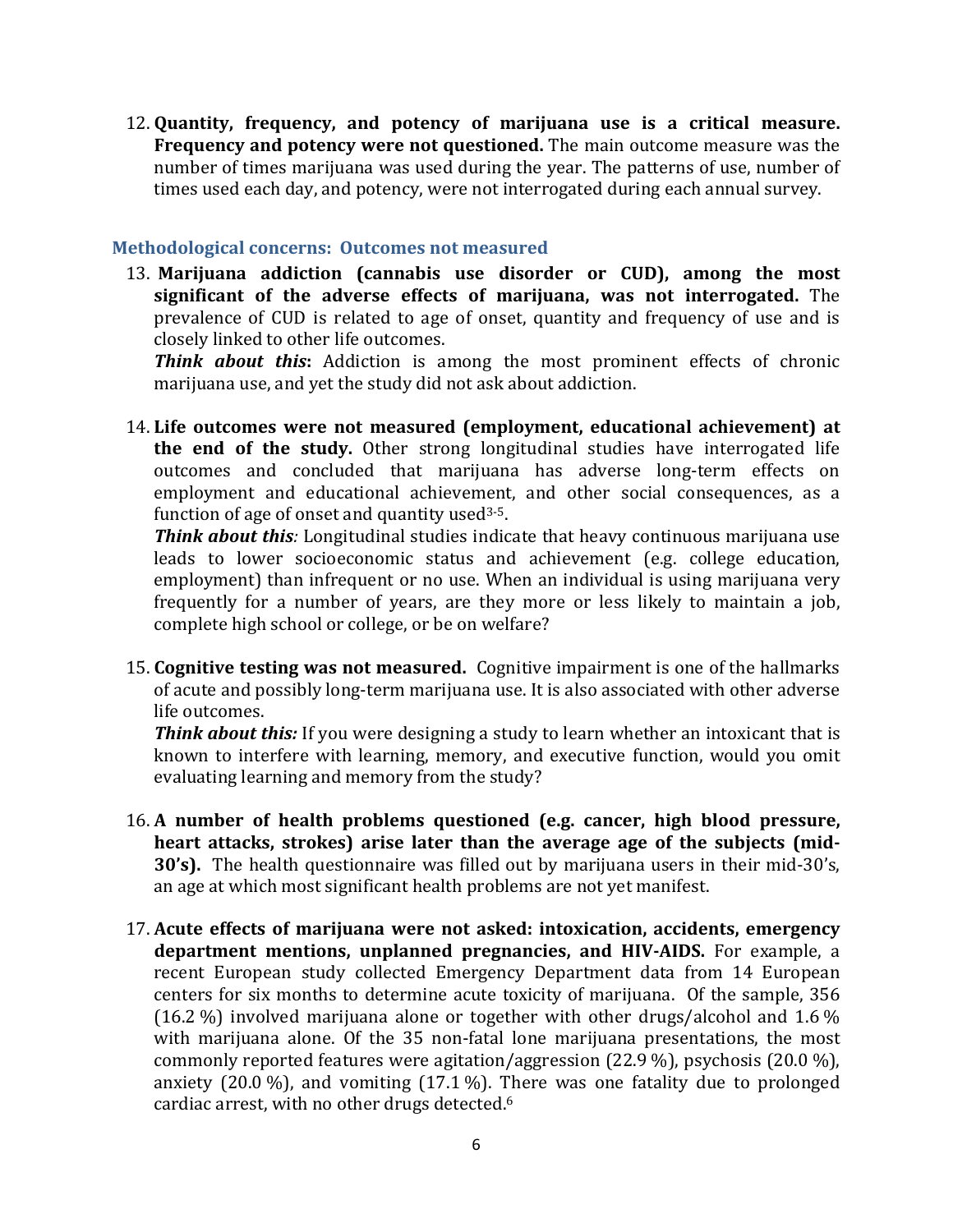*Think about this:* Acute marijuana toxicity can lead to emergencies requiring medical attention. Does omission of this from the questionnaire achieve a comprehensive view of medical consequences of marijuana?

### **Citations and Comparison with other Studies**

- 18. **Authors omit mention of important recent longitudinal studies that show different outcomes than their own study.** Other carefully controlled and longitudinal studies have shown that early age of onset of marijuana use is associated with a number of mental and physical consequences, including addiction, cognitive deficits, mental health problems, educational and employment outcomes, and others. Citations 3 and 4 are not mentioned, others are dismissed with a list of weaknesses, even though the current study is fraught with significant weaknesses.
- 19. **The authors attempt to support their conclusions by dismissing well designed reports by others.** In the introduction, they do not discuss severe limitations of their own study: (e.g. daily use of high potency marijuana is currently at its highest level in 30 years of surveys, in contrast with their subjects; weaknesses of self-reported medical and psychiatric conditions, and others as stated above). Instead, the introduction curiously offers a critique, entitled *Limitations in Prior Research.* In it they conclude that "prior research has produced mixed findings regarding the associations between chronic marijuana use and indicators of physical and mental health, …and that individuals who begin using marijuana frequently during early adolescence and those who use at high frequencies throughout adolescence and young adulthood tend to develop more health problems (i.e., psychotic symptoms, respiratory problems) than infrequent/nonusers, *in contradistinction to their own findings.*

## *Think about this: In their critique:*

(1) The authors claim this study is among a "handful of studies that have been able to prospectively delineate subgroups of individuals with varying developmental patterns of marijuana use from adolescence into young adulthood." The strength of the present study was to document marijuana use, but not in depth and not confirmed by biometric testing, annually for the decade of life encompassing adolescence and early adulthood. Yet, other research has interrogated key variables, age of onset, frequency and quantity of marijuana use (confirmed with biometric testing), some in prospective, longitudinal studies, others in cross-sectional studies. The medical record at the study's inception is of limited value because it is neither comprehensive nor independently verified. The initial assessment of 15-year-old boys was inadequate and was not followed by a longitudinal assessment, except for marijuana use. The 10 year hiatus in data collection is a weakness. Self-reports of mental and physical health are inappropriate.

(2) They claim that "few longitudinal studies have examined whether young men who exhibit early and chronic developmental patterns of marijuana use are more likely to exhibit both physical and mental health problems in their mid-30s." Unfortunately, this study does not answer this question because of the quality of the outcome measures, no marijuana use patterns recorded for 10 years, and the only medical and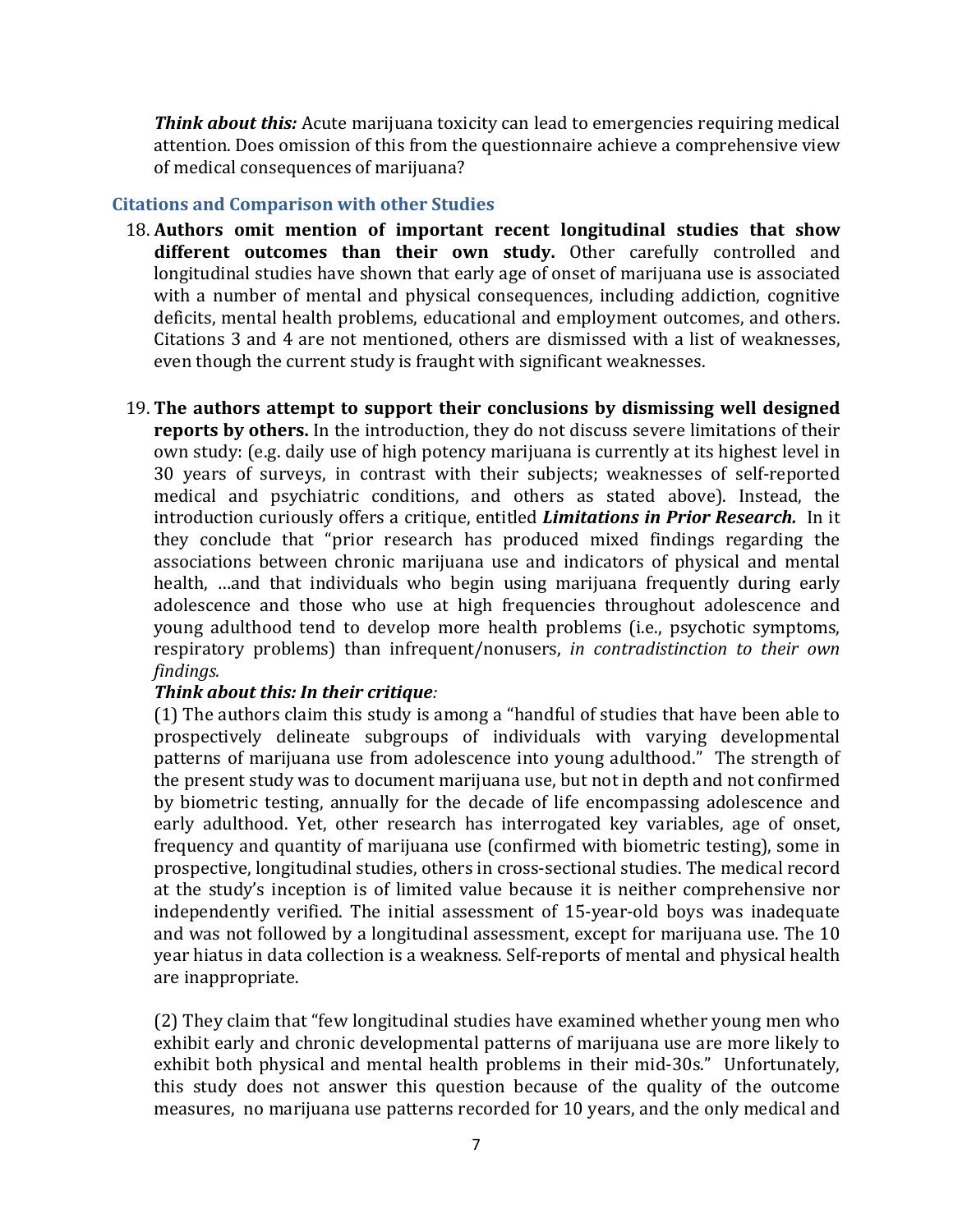mental health outcomes are reported by mothers of the subjects around age 15 and by the subjects themselves at  $\sim$  age 36.

(3) They claim that "Many studies have failed to control for important confounding factors, such as health problems that predated the onset of regular marijuana use and co-occurring use of tobacco, alcohol, and hard drug." Yet, the documented and ageappropriate deficits associated with marijuana use, in-depth psychiatric status, cognitive impairment, declining academic performance, school drop-out rates, accidents, and others were not interrogated in this survey.

# **Limited references**

- 1. Bechtold, J., Simpson, T., White, H. R., & Pardini, D. Chronic Adolescent Marijuana Use as a Risk Factor for Physical and Mental Health Problems in Young Adult Men Online First Publication, August 3, 2015. <http://dx.doi.org/10.1037/adb0000103> *Psychology of Addictive Behaviors*.
- 2. Substance Abuse and Mental Health Services Administration, *Results from the 2013 National Survey on Drug Use and Health: Summary of National Findings, NSDUH Series H-48, HHS* Publication No. (SMA) 14-4863. Rockville, MD: Substance Abuse and Mental Health Services Administration, 2014.
- 3. Fergusson DM, Boden JM, Horwood LJ. Psychosocial sequelae of cannabis use and implications for policy: findings from the Christchurch Health and Development Study. Soc Psychiatry Psychiatr Epidemiol. 2015 May 26. [Epub ahead of print]
- 4. Fergusson DM, Boden JM. Cannabis use and later life outcomes. Addiction. 2008 Jun;103(6):969-76; discussion 977-8.
- 5. Meier MH, Caspi A, Ambler A, Harrington H, Houts R, Keefe RS, McDonald K, Ward A, Poulton R, Moffitt TE. Persistent cannabis users show neuropsychological decline from childhood to midlife. Proc Natl Acad Sci *U S A.* 2012 Oct 2;109(40):E2657-64.
- 6. Dines AM, Wood DM, Galicia M, Yates CM, Heyerdahl F, Hovda KE, Giraudon I, Sedefov R; Euro-DEN Research Group, Dargan PI. Presentations to the Emergency Department Following Cannabis use-a Multi-Centre Case Series from Ten European Countries. J Med Toxicol. 2015 Feb 5. [Epub ahead of print]
- 7. Jouanjus E, Lapeyre-Mestre M, Micallef J; French Association of the Regional Abuse and Dependence Monitoring Centres (CEIP-A) Working Group on Cannabis Complications\*. Cannabis use: signal of increasing risk of serious cardiovascular disorders. J Am Heart Assoc. 2014 Apr 23;3(2):e000638. doi:10.1161/JAHA.113.000638.
- 8. Thomas G, Kloner RA, Rezkalla S. Adverse cardiovascular, cerebrovascular, and peripheral vascular effects of marijuana inhalation: what cardiologists need to know. Am J Cardiol. 2014 Jan 1;113(1):187-90.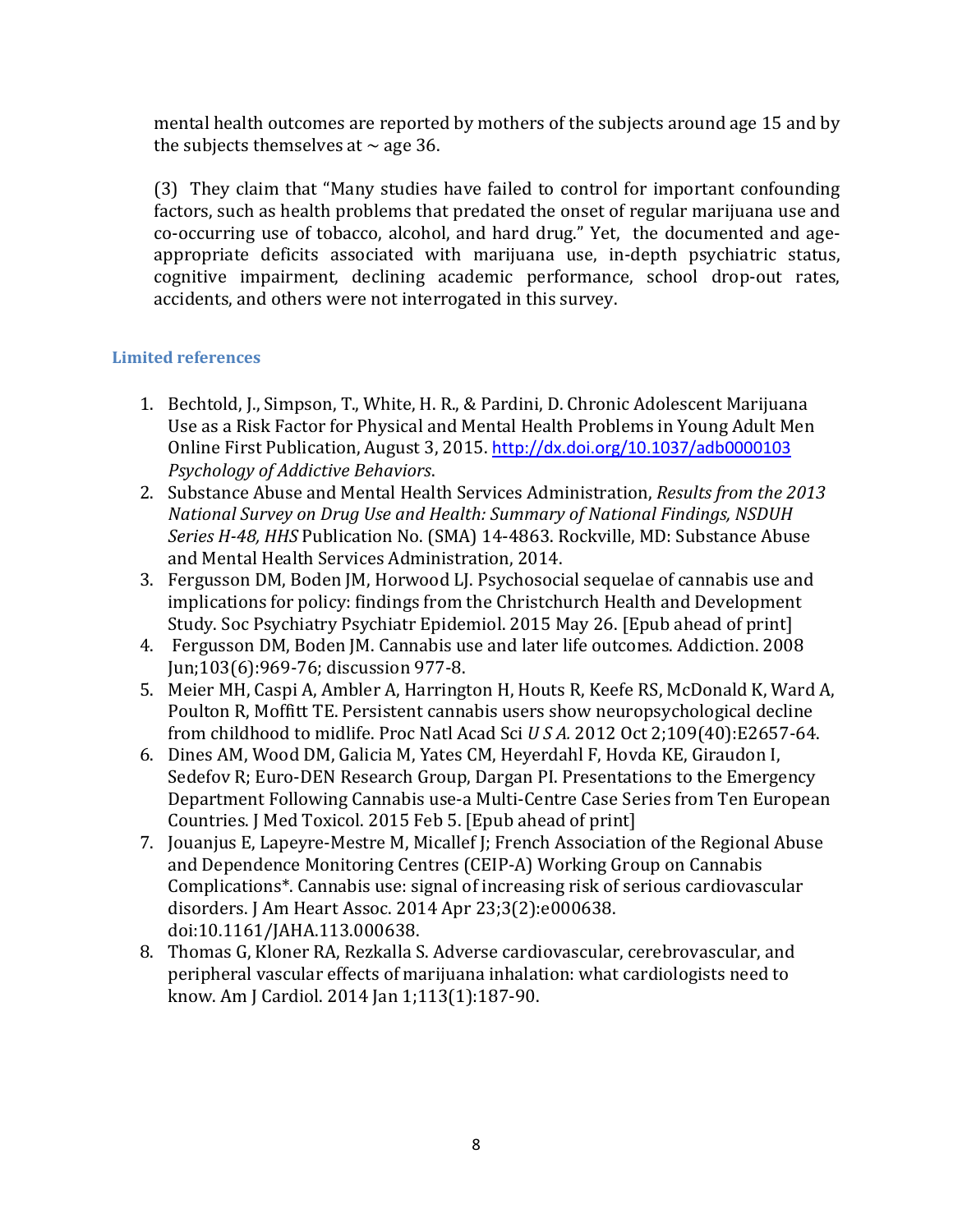### **An example of a well-designed longitudinal study**

**NIDA Funding Opportunity** <http://grants.nih.gov/grants/guide/rfa-files/RFA-DA-15-015.html>

#### **Research Design and sample should describe the following:**

- **A longitudinal single-cohort design to prospectively examine the neurodevelopmental and behavioral effects of substance use from early adolescence through the period of risk for substance use and substance use disorders**.
- **Participants, approximately ages 9-10 at baseline**, who are largely naïve to substance use at the time of study enrollment; the focus on a largely asymptomatic population at baseline provides the opportunity to define brain and behavioral risk factors and trajectories before the onset of substance use;
- **A design with a sample size that is sufficiently large to achieve the study goals;** preliminary estimates indicate **a sample size of approximately 10,000 participants** (combined across sites) at the end of the 5-year funding cycle would be needed, **though a smaller sample can be proposed if justified by feasibility and statistical-power analyses;**
- **A sampling strategy designed to establish a community-based sample that is broadly representative of and generalizable to the U.S. general population as a whole,** including males and females, as well as major racial, ethnic, and sociodemographic subgroups of the population; it is recognized that the level of precision achieved for various subgroups may vary, and that probability-based sampling and oversampling of certain demographic subgroups or geographical regions may be required;
- **A sampling design that considers** *oversampling* **of population subgroups at greater risk for uptake of substance use during adolescence (e.g., positive family history of substance use disorders, externalizing psychopathology, disinhibitory traits, prenatal exposure to substances**);
- **A research approach that considers incorporating genetically informative designs** (e.g., family based) or subjects (e.g., twins, siblings);
- **A sampling design to produce geographical variation of macro-level factors associated with substance use** (e.g., state-level policies concerning the permissiveness of marijuana, alcohol, and tobacco use; regional variation in prevalence of marijuana, alcohol, and tobacco use; rural, urban and suburban populations);
- **State-of-the-art data-collection procedures (e.g., computer-administered/assisted interviews), practices (e.g., cultural matching) and quality-control processes (e.g., random verification, logic-checking);**
- **Standardized measures that, where possible, are compatible with data-harmonization efforts** (e.g., PhenX Toolkit) and ongoing studies of substance use and neurodevelopment;
- **Comprehensive multi-informant (**e.g., respondent, parent/guardian, sibling, etc. as appropriate) assessment of substance use to permit estimates of prevalence, incidence, and change in use patterns (e.g., quantity, frequency) by specific substances (e.g., nicotine, alcohol, marijuana), products and product types (cigarettes, e-cigarettes, snuff, beer, liquor, joints, blunts), and modes of administration (e.g., inhalation, oral, drinking, nasal)**;** measures of change should be sensitive enough to detect dynamic patterns among adolescents as they enter and pass through the period of risk for substance use;

#### **Behavioral Measures and Biospecimens should describe the following**:

• **Comprehensive and multi-level assessment of predictors, mediators, moderators, and outcomes associated with substance use** (e.g., demographics, pubertal status, personality traits, parental monitoring, peer group deviance, family structure, parent-child relationships, prosocial behaviors, romantic relationships, stressful events, availability of substances, state and local policies related to marijuana, alcohol, and tobacco use, educational attainment, learning